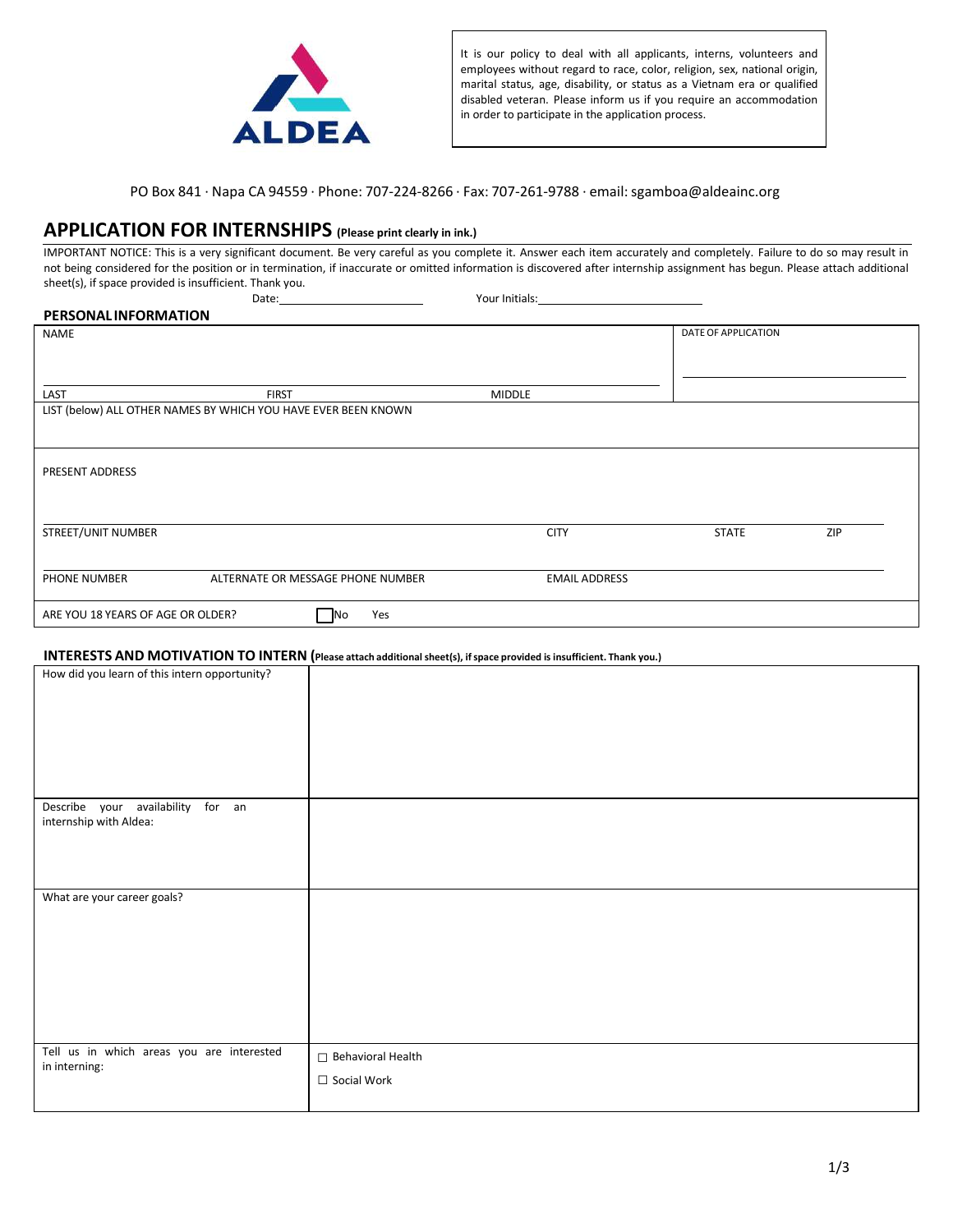#### **EDUCATION** (We do not require education as a criterion for interning, unless it is expressly required by law or funding source for the position)

| <b>SCHOOL LEVEL</b>                                                                                      | NAME AND LOCATION OF SCHOOL | # OF YEARS<br>ATTENDED | DID<br>YOU<br>GRADUATE? | DIPLOMA / DEGREE?<br>MAJOR/MINOR AREAS OF STUDY |
|----------------------------------------------------------------------------------------------------------|-----------------------------|------------------------|-------------------------|-------------------------------------------------|
| <b>HIGH SCHOOL</b>                                                                                       |                             |                        | $\square$ No            |                                                 |
|                                                                                                          |                             |                        | $\Box$ Yes              |                                                 |
| COLLEGE(S)                                                                                               |                             |                        | $\square$ No            |                                                 |
|                                                                                                          |                             |                        | $\Box$ Yes              |                                                 |
|                                                                                                          |                             |                        | $\square$ No            |                                                 |
|                                                                                                          |                             |                        | $\square$ Yes           |                                                 |
| Special skills, training,<br>apprenticeships, etc.<br>acquired from<br>employment or other<br>experience |                             |                        |                         |                                                 |

#### **MISCELLANEOUS SKILLS AND BACKGROUND INFORMATION** (Please attach additionalsheet(s), if space provided is insufficient. Thank you.)

| Many of our clients do not speak English. Do you speak,<br>write, or understand any languages other than English?<br>$\square$ No<br>$\Box$ Yes If so, please indicate which languages: |              | $\square$ Speak<br>$\Box$ Speak | $\square$ Read<br>$\square$ Read | $\square$ Write<br>$\square$ Write |  |
|-----------------------------------------------------------------------------------------------------------------------------------------------------------------------------------------|--------------|---------------------------------|----------------------------------|------------------------------------|--|
| Do you have any other experience, training, qualifications,                                                                                                                             |              |                                 |                                  |                                    |  |
| or skills which you feel make you especially suited for                                                                                                                                 |              |                                 |                                  |                                    |  |
| interning at Aldea? If so, please explain.                                                                                                                                              |              |                                 |                                  |                                    |  |
| List professional, trade, business, or civic activities and                                                                                                                             |              |                                 |                                  |                                    |  |
| offices held.                                                                                                                                                                           |              |                                 |                                  |                                    |  |
|                                                                                                                                                                                         |              |                                 |                                  |                                    |  |
| Have you ever had any job-related training in the United                                                                                                                                |              |                                 |                                  |                                    |  |
| States military? If so, please explain.                                                                                                                                                 |              |                                 |                                  |                                    |  |
|                                                                                                                                                                                         |              |                                 |                                  |                                    |  |
| DRIVER LICENSE NUMBER                                                                                                                                                                   | <b>STATE</b> | <b>EXPIRATION DATE</b>          |                                  |                                    |  |

Please provide this information if applying for a position that will require the use of a motor vehicle.

### PROFESSIONAL REFERENCES (List two professional references (people who have worked with you and are able to comment on your skills and abilities)

| Reference #1       |  |
|--------------------|--|
| <b>NAME</b>        |  |
|                    |  |
| PHONE NUMBER(S)    |  |
| ADDRESS            |  |
| <b>OCCUPATION</b>  |  |
| YEARS KNOWN BY YOU |  |
| Reference #2       |  |
| <b>NAME</b>        |  |
| PHONE NUMBER(S)    |  |
| ADDRESS            |  |
| <b>OCCUPATION</b>  |  |
| YEARS KNOWN BY YOU |  |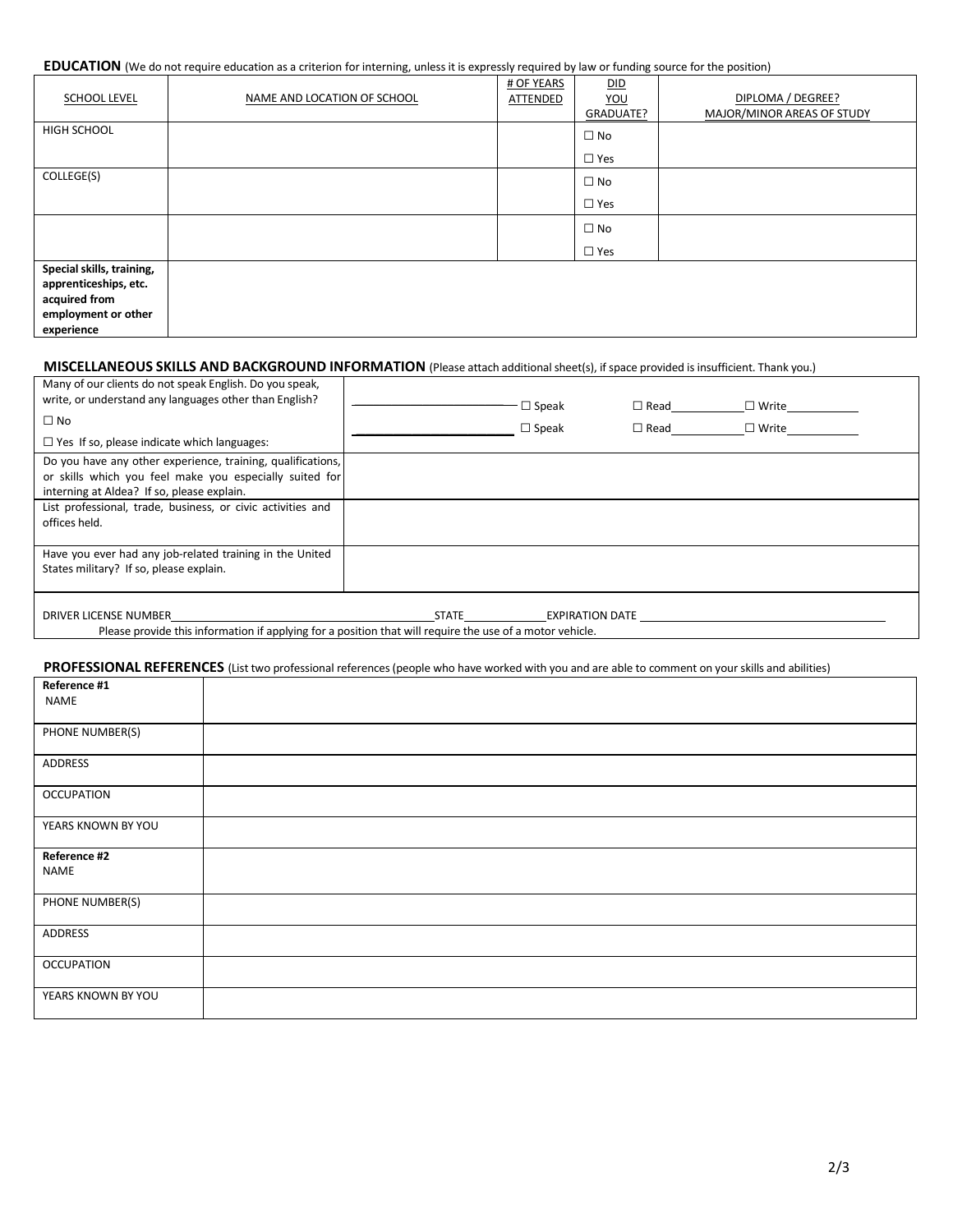**EMPLOYERS** Please begin with your most recent job and please include any military and/or volunteer activities. Thank you.

| PRESENT OR LAST EMPLOYER NAME           |                                 |                  |                 |                          |
|-----------------------------------------|---------------------------------|------------------|-----------------|--------------------------|
| ADDRESS                                 |                                 |                  |                 | AREA CODE + PHONE NUMBER |
|                                         |                                 |                  |                 |                          |
| STARTING DATE                           | LEAVING DATE                    | <b>JOB TITLE</b> |                 |                          |
|                                         |                                 |                  |                 |                          |
| NAME AND TITLE OF IMMEDIATE SUP ERVISOR |                                 |                  | MAY WE CONTACT? | AREA CODE + PHONE NUMBER |
|                                         |                                 |                  | No              |                          |
| <b>TERMINATION WAS</b>                  | <b>EXACT REASON FOR LEAVING</b> |                  |                 |                          |
| □ VOLUNTARY                             |                                 |                  |                 |                          |
|                                         |                                 |                  |                 |                          |
| INVOLUNTARY                             |                                 |                  |                 |                          |
| <b>DESCRIPTION OF WORK</b>              |                                 |                  |                 |                          |
|                                         |                                 |                  |                 |                          |

| NEXT PRIOR EMPLOYER                     |                                 |                  |                 |                          |
|-----------------------------------------|---------------------------------|------------------|-----------------|--------------------------|
| ADDRESS                                 |                                 |                  |                 | AREA CODE + PHONE NUMBER |
| STARTING DATE                           | LEAVING DATE                    | <b>JOB TITLE</b> |                 |                          |
| NAME AND TITLE OF IMMEDIATE SUP ERVISOR |                                 |                  | MAY WE CONTACT? | AREA CODE + PHONE NUMBER |
|                                         |                                 |                  | No              |                          |
| <b>TERMINATION WAS</b>                  | <b>EXACT REASON FOR LEAVING</b> |                  |                 |                          |
| U VOLUNTARY                             |                                 |                  |                 |                          |
| □ INVOLUNTARY                           |                                 |                  |                 |                          |
| <b>DESCRIPTION OF WORK</b>              |                                 |                  |                 |                          |
|                                         |                                 |                  |                 |                          |
|                                         |                                 |                  |                 |                          |
|                                         |                                 |                  |                 |                          |

### We require that you read the information below and indicate your understanding and agreement to these terms by signing in the **space provided. Thank you for your interest in interning with Aldea!**

### **Please Read Carefully, Initial Each Paragraph, and Sign Below**

| <b>Initials</b> | understand that interning at Aldea is a privilege, and that my desire to serve must, at all times, be affirmed by<br>Aldea through its screening process.                                                                                                                     |
|-----------------|-------------------------------------------------------------------------------------------------------------------------------------------------------------------------------------------------------------------------------------------------------------------------------|
| <b>Initials</b> | understand that assignment to a direct care intern position requires that I provide two references and, depending<br>upon requirements for the intern assignment, may include verification of past employment, finger printing, criminal<br>background check, and DMV report. |
| <b>Initials</b> | I understand that in accepting a internship assignment, I am committing myself to act in compliance with the<br>Mission and Values, policies, and procedures of Aldea Children & Family Services.                                                                             |
| <b>Initials</b> | I understand the guidelines for the internship position and understand the responsibilities associated with it.                                                                                                                                                               |
| <b>Initials</b> | understand that training and accountability are key support for my intern position. I will attend training, as<br>required for the position, and meet with the leader responsible for the intern position to which I am appointed.                                            |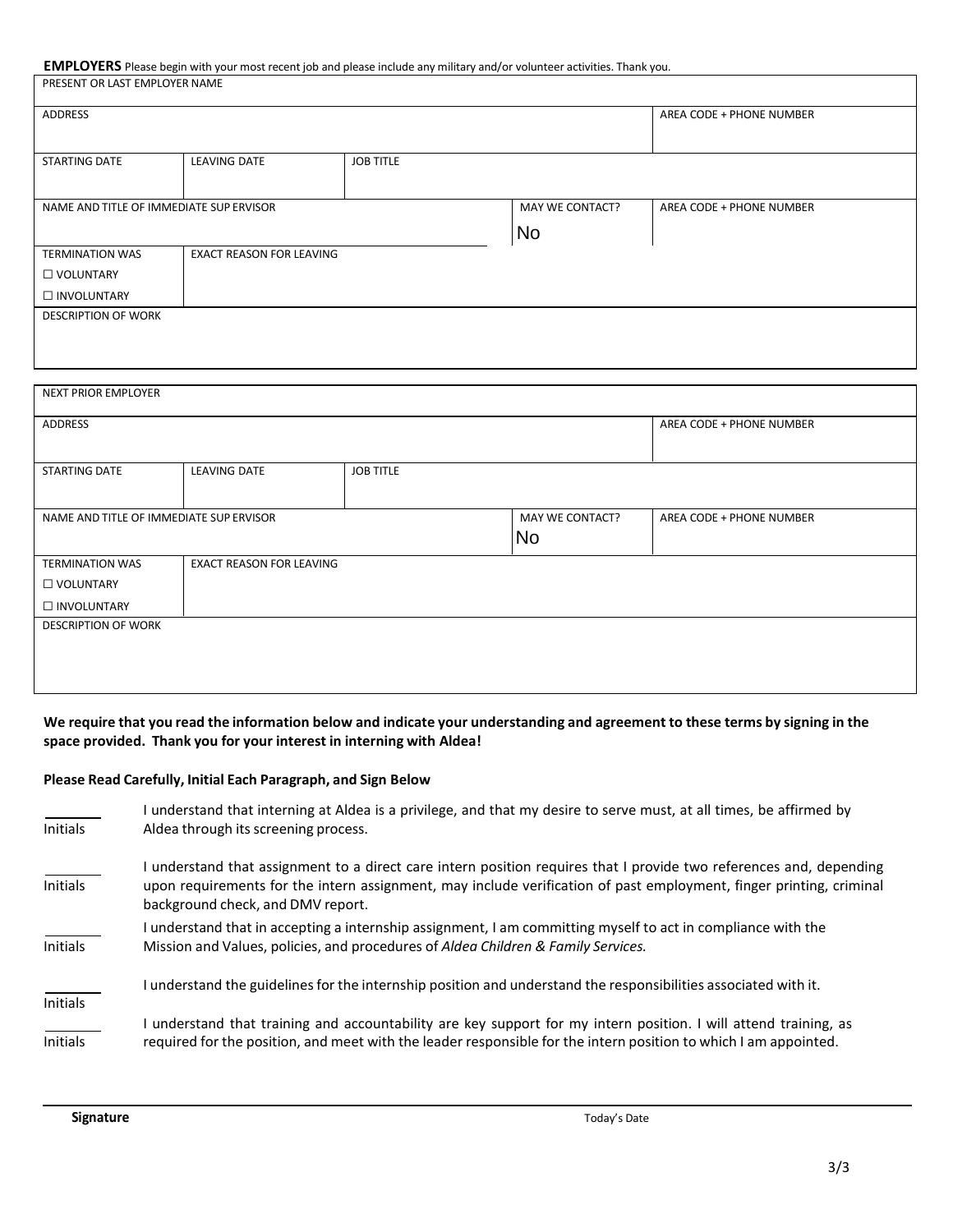

# **INTERN LIABILITY RELEASE FORM**

In consideration of my desire to serve as an intern for Aldea Children & Family Services ("Aldea"), I hereby assume all responsibility for any and all risk of property damage or bodily injury that I may sustain while participating in any voluntary relief effort, disaster exercise or other activity of any nature, including the use of equipment and facilities of Aldea.

Further, I, for myself and my heir, executors, administrators and assigns, hereby release, waive and discharge Aldea and its officers, directors, employees, agents and volunteers of and from any and all claims which I or my heirs, administrators and assigns ever may have against any of the above for, on account of, by reason of or arising in connection with such voluntary relief efforts or my participation therein, and hereby waive all such claims, demands and causes of action.

Further, I expressly agree that this release, waiver and indemnity agreement is intended to be as broad and inclusive as permitted by the State of California, and that if any portion thereof is held invalid, it is agreed that the balance shall, notwithstanding, continue in full legal force and effect.

I currently have no known mental or physical condition that would impair my capability for full participation as intended or expected of me.

# **Photographic Release**

I authorize the use of my name, voice, photograph, likeness, performance and/or biography by Aldea, the Board of Directors and their officers, employees and agents in connection with any use of a product arising out my internship service for Aldea. I authorize Aldea to obtain and hold copyrights in such Program and products, and to edit my performance and materials in its sole discretion.

I understand that Aldea has no obligation to air or publish such Program and products, and that I will receive no monetary compensation for the rights granted herein. I understand and affirm that this Authorization and Release shall be considered consent to such use by Aldea under the provisions of State of California Statutes.

I, the undersigned, am at least 18 years of age and have carefully read the foregoing release and indemnification and understand the contents thereof and sign this release as my own, free act.

Signature of Participant (over 18 years old) Trinted Name Name Date